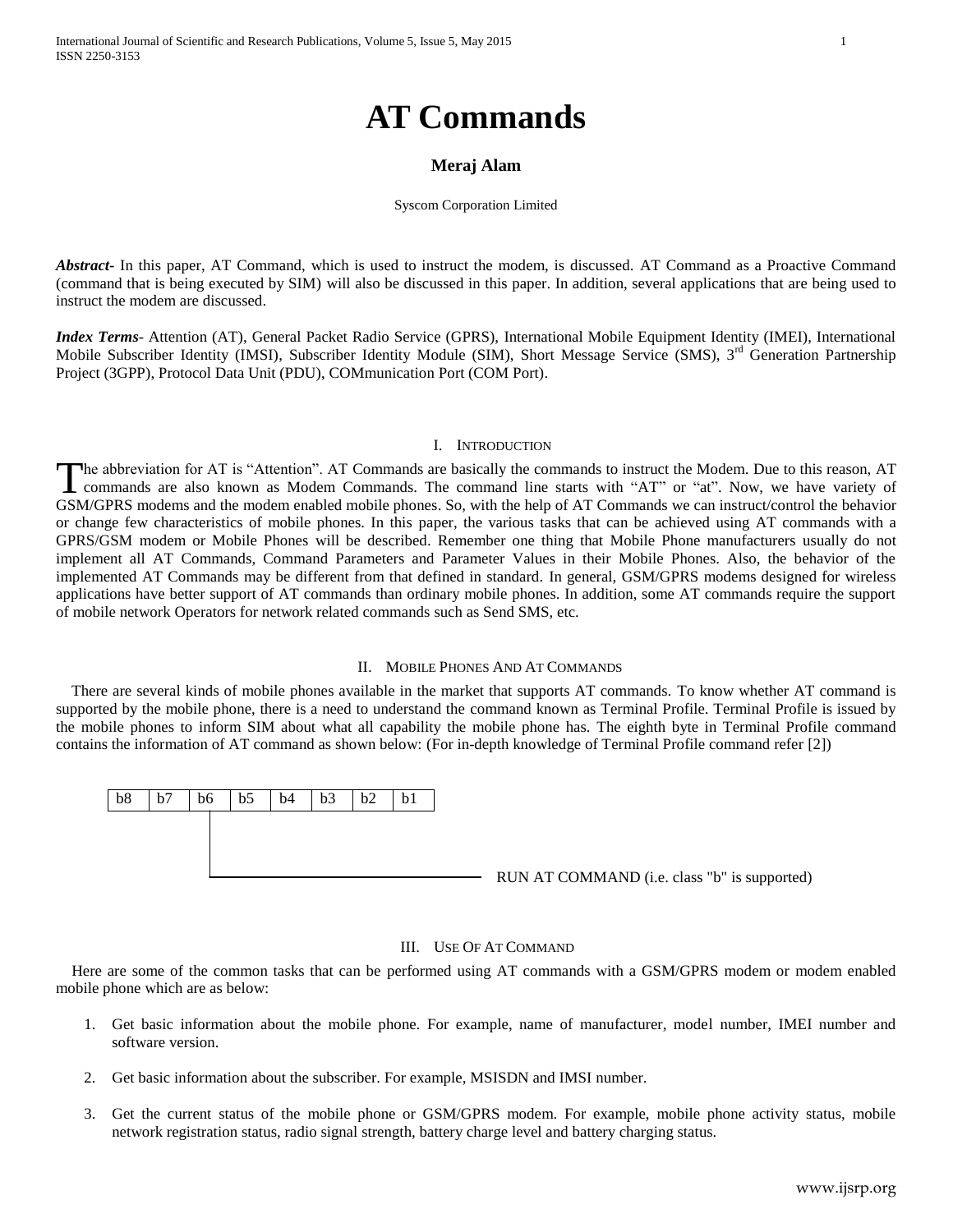- 4. Data connection or Voice connection to a remote modem.
- 5. Read, Write, Delete and Send SMS and get the notifications on receiving the new SMS.
- 6. Read, Write and Search phonebook entries.
- 7. Get or change the configuration settings of the mobile phone or GSM/GPRS modem. For example, SMS center address and storage of SMS messages whether SIM or Phone.

Apart from the above tasks, there are lots of more tasks that can be performed using AT Commands. For Example, Security Related Tasks, Change the Display Screen of Mobile Phones (Where should Time, Operator Name get displayed), etc.

# IV. TYPES OF AT COMMAND

 There are so many discrepancies in types of AT Command and their names. But if we analyze on broader end; AT Commands are broadly differentiated in two categories as below:

- 1. Basic Commands
- 2. Extended Commands

**Basic Commands** are those commands that do not start with '+'. For Example, ATD<sup>Note</sup> (For Dial), ATA<sup>Note</sup> (For Answer). **Extended Commands** are those commands that starts with '+'. For Example, AT+CMGS<sup>Note</sup> (For Send SMS). All GSM AT Commands are Extended Commands.

Further, Extended Commands are more classified in various categories that are described diagrammatically as below:



**Note:** "AT" Command Line Character is not the part of Command. It's just to identify that these are AT commands. AT command line prefix is to notify the software that the commands to be executing is a set of AT commands or Modem Commands. Windows has provided the basic program to execute the AT commands i.e. Windows Hyper Terminal.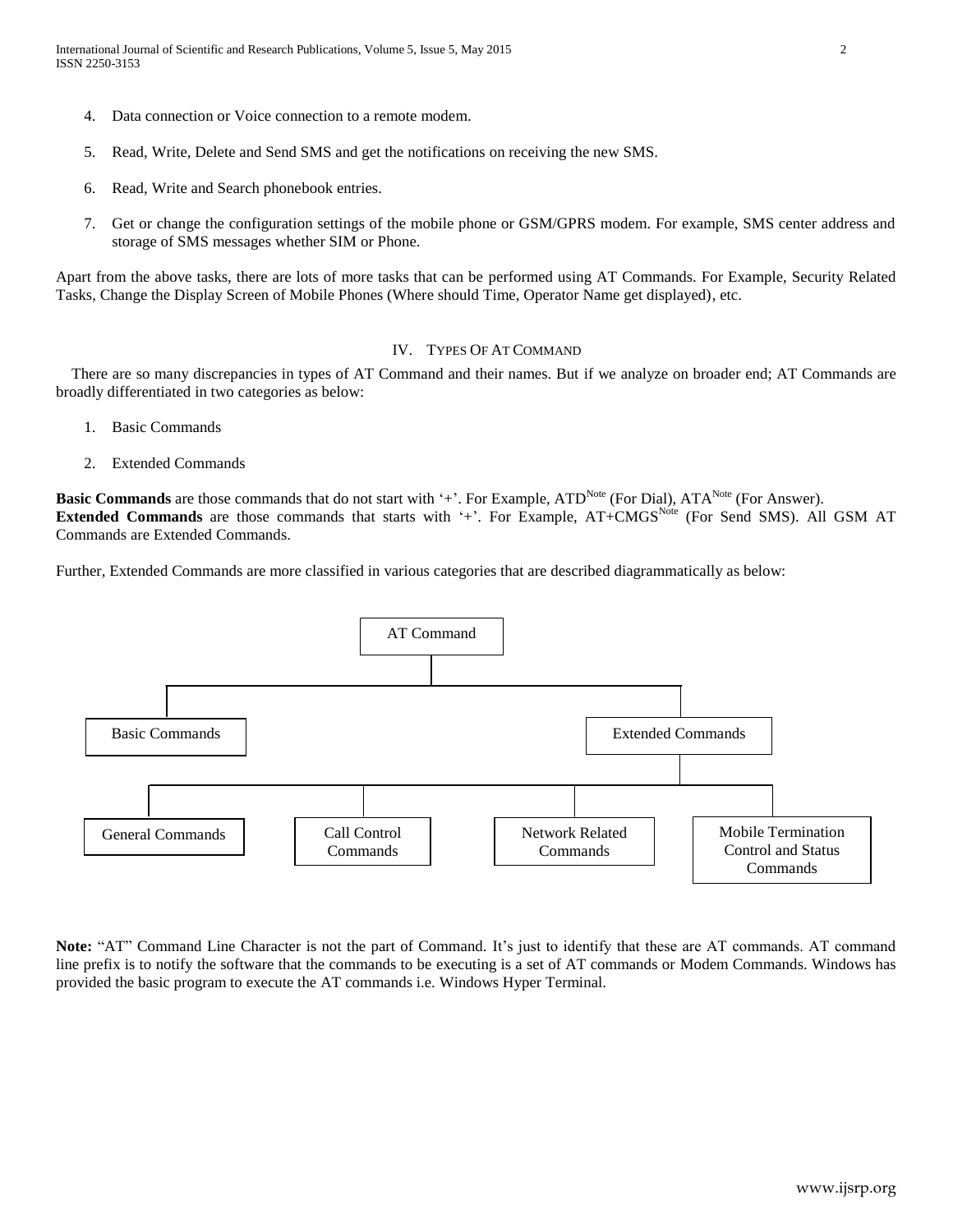# V. SYNTAX OF AT COMMAND

 In 3GPP Specification of AT Command, all commands have been written in uppercase letters. However, many GSM/GPRS modems and mobile devices support uppercase or lowercase letters i.e. case insensitive. So, case sensitivity of AT Commands depends on the manufacturer of the mobile device.

The General syntax of AT Commands is as described below:

- 1. All command lines must start with "AT" and end with a carriage return (<CR>) character.
	- a. For Example: AT+CMGL<CR> (To list all unread message)
- 2. A command line can contain more than one AT command. Only the first AT command should be prefixed with "AT". There should be semi colon to separate the two commands.
	- a. For Example: AT+CMGL;+CGMI<CR> (To list all unread message, get the manufacturer name of the mobile device)
- 3. String must be enclosed between double quotes.
	- a. For Example: AT+CMGL="ALL" <CR> (To read all the SMS)
- 4. Information responses and result codes always start and end with a carriage return character and a linefeed character.
	- a. For Example: After sending the command line as AT+CGMI<CR>, the mobile device will send the response as <CR><LF>Nokia<CR><LF> <CR><LF>OK<CR><LF>

On any of the Hyper Terminal Program, it will look like as:

AT+CGMI -> Command Line Nokia -> Information Response OK -> Result Code

The result code "OK" treats as the end of the response. It indicates no more data will be send from the mobile device.

# VI. ERROR CODES

Error Codes are the final result codes through which Mobile device informs the cause of failure of the commands. There is an AT Command through which you can bind any mobile device to throw the error code on occurrence of the failure of command.

There are two types of Error Codes are as follows:

- 1. CME Error Codes GSM Device Error Codes
- 2. CMS Error Codes GSM Network Related Codes

The Command which is used to set the error code output is AT+CMEE which comprise of three possible values as below:

- 1. 0, that means +CME Error shall not be used.
- 2. 1, that means Error will display as numeric value.
- 3. 2, that means Error will display as verbose (i.e. statement).

Below are the illustrations of different cases (Different values of +CMEE command) on +CGMI Command:

| Case 0:      | <b>Case 1:</b>  | <b>Case 2:</b>                     |
|--------------|-----------------|------------------------------------|
| $AT+CMEE=0$  | $AT+CMEE=1$     | $AT+CMEE=2$                        |
| OК           | OК              | OК                                 |
| $AT+CGMI$    | $AT+CGMI$       | $AT+CGMI$                          |
| <b>ERROR</b> | $+CME$ ERROR: 1 | +CME ERROR: no connection to phone |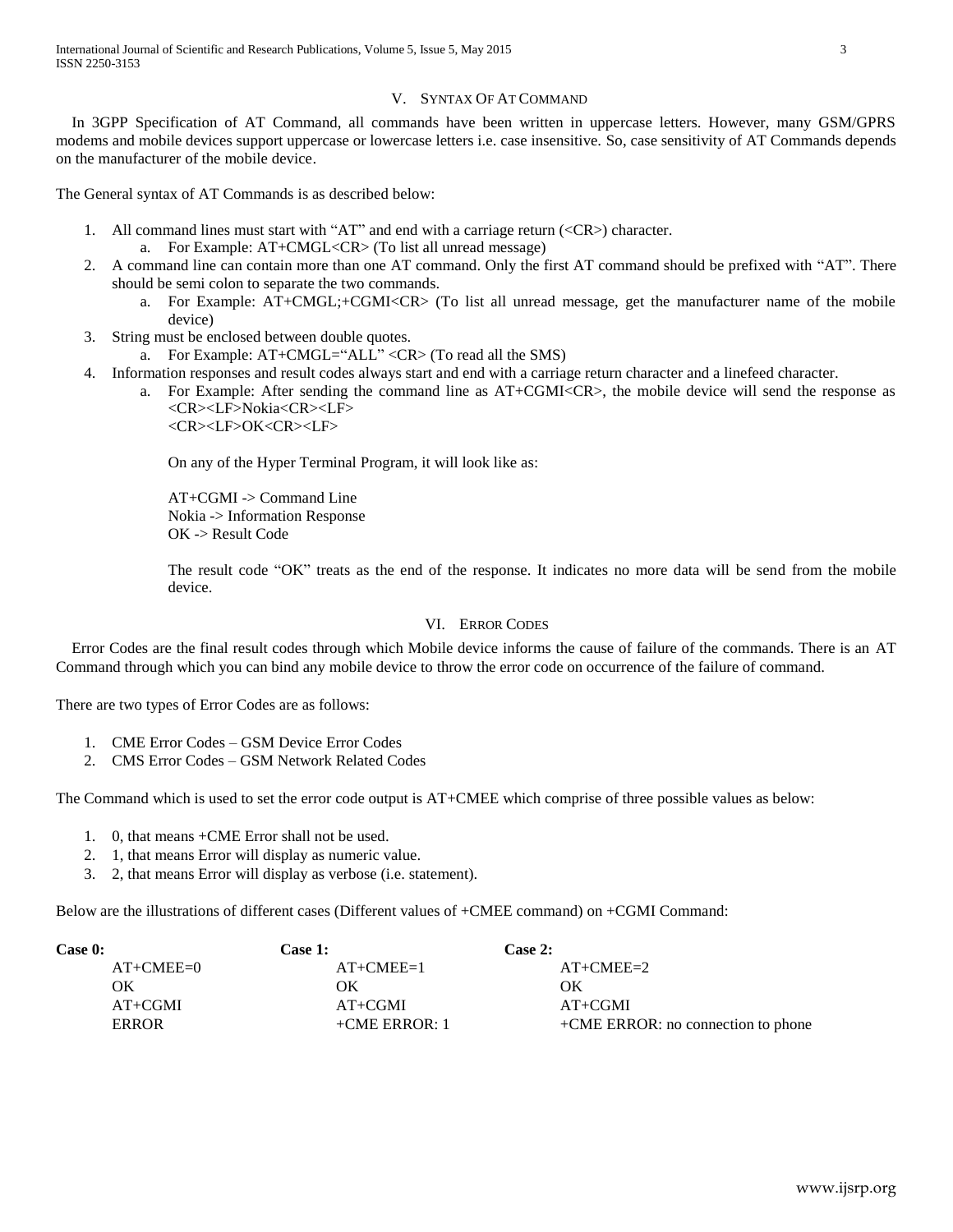Below are the Error Codes and their meaning:

CME ERROR: 0 Phone failures CME ERROR: 1 No connection to phone CME ERROR: 2 Phone adapter link reserved CME ERROR: 10 SIM not inserted CME ERROR: 11 SIM PIN required CME ERROR: 12 SIM PUK required CME ERROR: 13 SIM failures CME ERROR: 14 SIM busy CME ERROR: 15 SIM wrong

# VII. AT COMMAND AS PROACTIVE COMMAND

AT Commands as Proactive Command are mentioned in 3GPP standard, refer [2] for the structure of proactive command. The "AT Command String" is exactly configured as discussed above and can be referenced from [1].

## VIII. SEND SMS APPLICATION USING AT COMMAND

By default, Windows has provided software named as "Windows Hyper Terminal" through which you can send AT command to the Modem or Modem enabled device. You can also use your own application for Sending AT Command that will customize as per the requirement. I am going to show a sample application that will be used to broadcast SMS to the various subscribers.

This application has been developed in JAVA that will Send SMS to all of the numbers provided in an excel sheet as below:

|   |                        | R                     |  |
|---|------------------------|-----------------------|--|
| 1 | <b>Contact Name</b>    | <b>Contact Number</b> |  |
| 2 | Meraj Alam             | 1111111111            |  |
| з | Prem Kumar             | 2222222222            |  |
| 4 | <b>Bharat Bhanjana</b> | 3333333333            |  |
| 5 |                        |                       |  |
| 6 |                        |                       |  |
|   |                        |                       |  |
|   |                        |                       |  |

First of all, we need to import package "javax.comm" which is not available with JDK. This package contains several APIs that is used to interact with the COM port available in the system. This package can be downloaded from net as per the instructions given:

Next step is to get all the available ports on your system as:

*Enumeration ports = CommPortIdentifier.getPortIdentifiers(); while (ports.hasMoreElements()) { }*

Get the serial port from the available port list and execute the commands on the port that your device has been connected as: *If (port.getPortType() == CommPortIdentifier.PORT\_SERIAL )*

Initialize the Serial Port Object as:

*serialPort = (SerialPort) port.open("AT Command App", 2000); serialPort.setSerialPortParams(2400, SerialPort.DATABITS\_8, SerialPort.STOPBITS\_1, SerialPort.FLOWCONTROL\_NONE);*

Get the Output Stream object for writing to the port as: *outputStream = serialPort.getOutputStream();*

Send the AT Command to output Stream as:

*String data* = " $AT+CMGS=$ "" + data + "\"\r\n"; *// data is the variable that contains phone number from excel sheet. outputStream.write(data.toString().getBytes());*